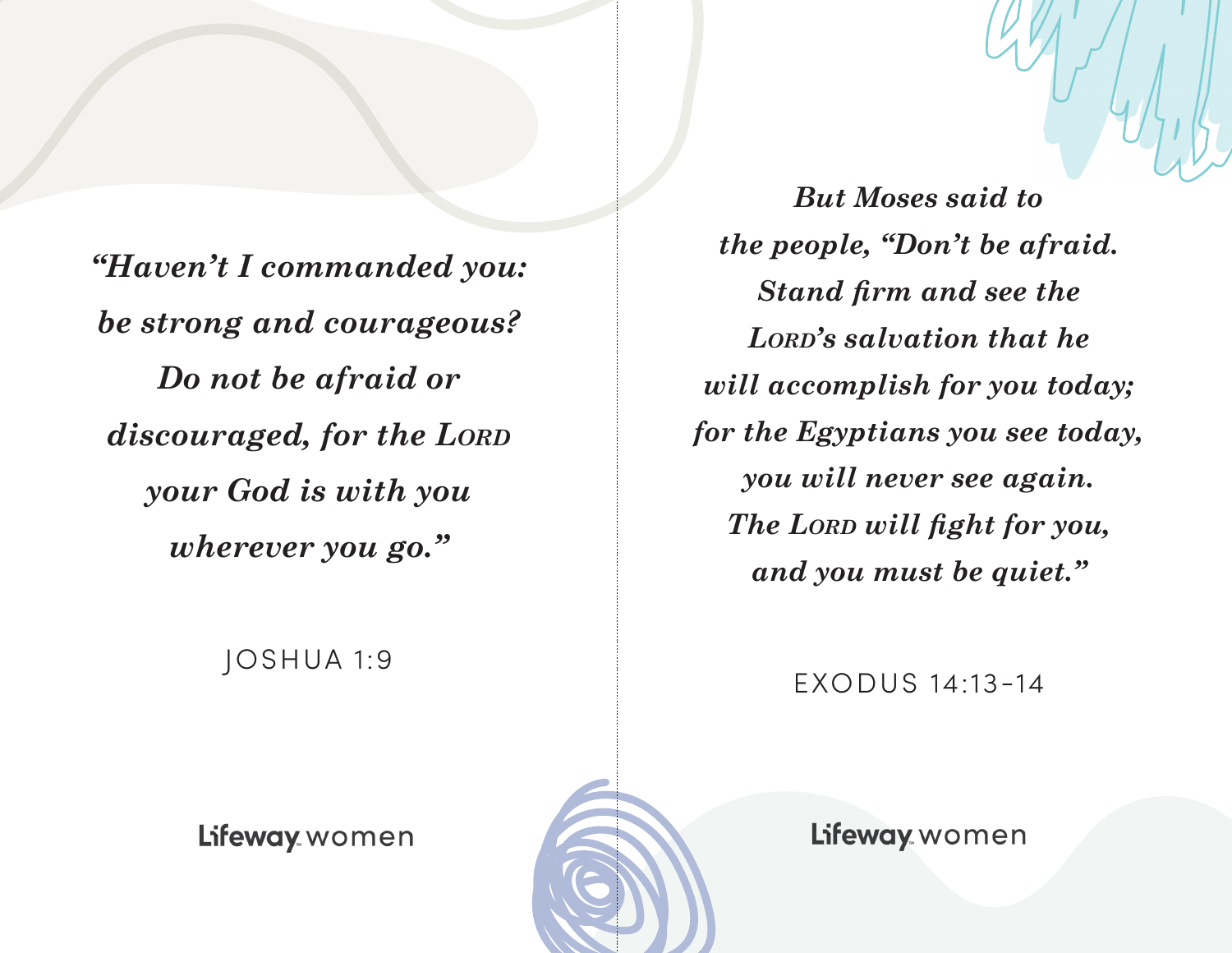*Do not fear, for I am with you; do not be afraid, for I am your God. I will strengthen you; I will help you; I will hold on to you with my righteous right hand.*

ISAIAH 41:10

Lifeway women

*Call to me and I will answer you and tell you great and incomprehensible things you do not know.*

JEREMIAH 33:3

Lifeway women